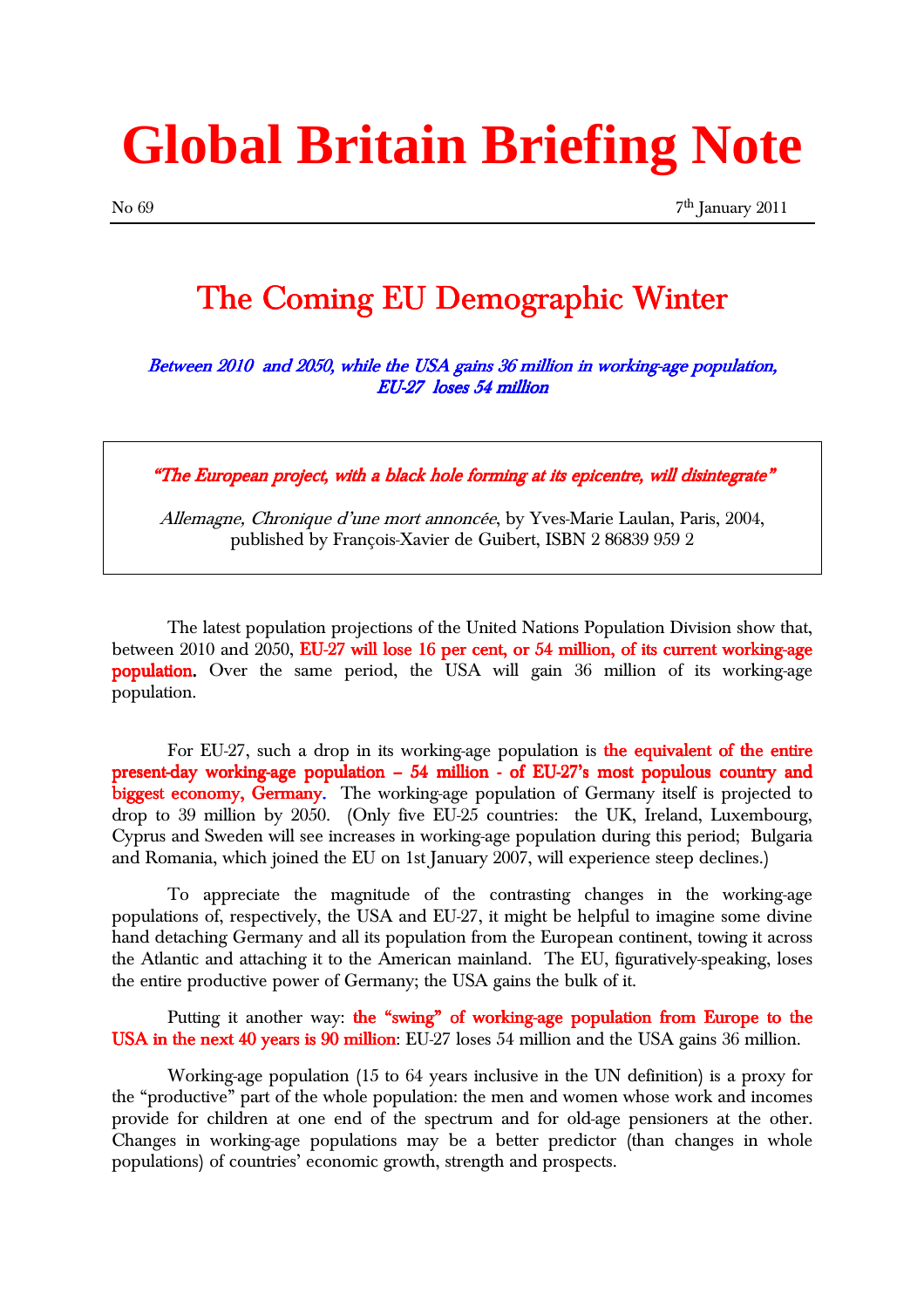| Table 1: Working-Age (15-64 years) Population in 2010 & 2050: Regions     |         |         |           |          |  |  |
|---------------------------------------------------------------------------|---------|---------|-----------|----------|--|--|
| Country/region                                                            | 2010 mn | 2050 mn | Change mn | Change % |  |  |
| $EU-271$                                                                  | 334     | 280     | (54)      | (16%)    |  |  |
|                                                                           |         |         |           |          |  |  |
| <b>USA</b>                                                                | 212     | 248     | $+36$     | $+17%$   |  |  |
|                                                                           |         |         |           |          |  |  |
| NAFTA <sup>2</sup>                                                        | 308     | 354     | $+4.5$    | $+15\%$  |  |  |
|                                                                           |         |         |           |          |  |  |
| $Anglo-Sphere3$                                                           | 297     | 332     | $+4.5$    | $+1.5%$  |  |  |
| Source: UN Population Div: World Population Prospects: The 2008 Revision: |         |         |           |          |  |  |
| Medium Variant www.un.org/esa/population                                  |         |         |           |          |  |  |

- 1. EU-27: the present (2010) 27-member EU
- 2. NAFTA: USA + Canada + Mexico
- 3. Anglo-Sphere: USA + Canada + Australia + New Zealand + Ireland + UK

| Table 2: Working-Age (15-64) Population in 2010 & 2050: Countries         |         |         |           |          |  |  |
|---------------------------------------------------------------------------|---------|---------|-----------|----------|--|--|
| Country                                                                   | 2005 mn | 2050 mn | Change mn | Change % |  |  |
| Germany                                                                   | 54      | 39      | (16)      | (30 %)   |  |  |
| France                                                                    | 40      | 38      |           | [5 %]    |  |  |
| <b>UK</b>                                                                 | 41      | 44      | $+3$      | $+7%$    |  |  |
| Italy                                                                     | 39      | 30      | (Y        | (23%)    |  |  |
| Source: UN Population Div: World Population Prospects: The 2008 Revision: |         |         |           |          |  |  |
| Medium Variant www.un.org/esa/population                                  |         |         |           |          |  |  |

See also: The Demographic Future of Europe – from Challenge to Opportunity, European Commission, COM(2006)yyy final www.europa.eu.int ; Eurostat News Release 48/2005, 8.4.05, www.europa.eu.int; Global Britain Briefing Notes No 26, Old Europe, Young America, 25.4.03 & No 18, Demographic Change 2000-2050, 15.2.02 www.globalbritain.org